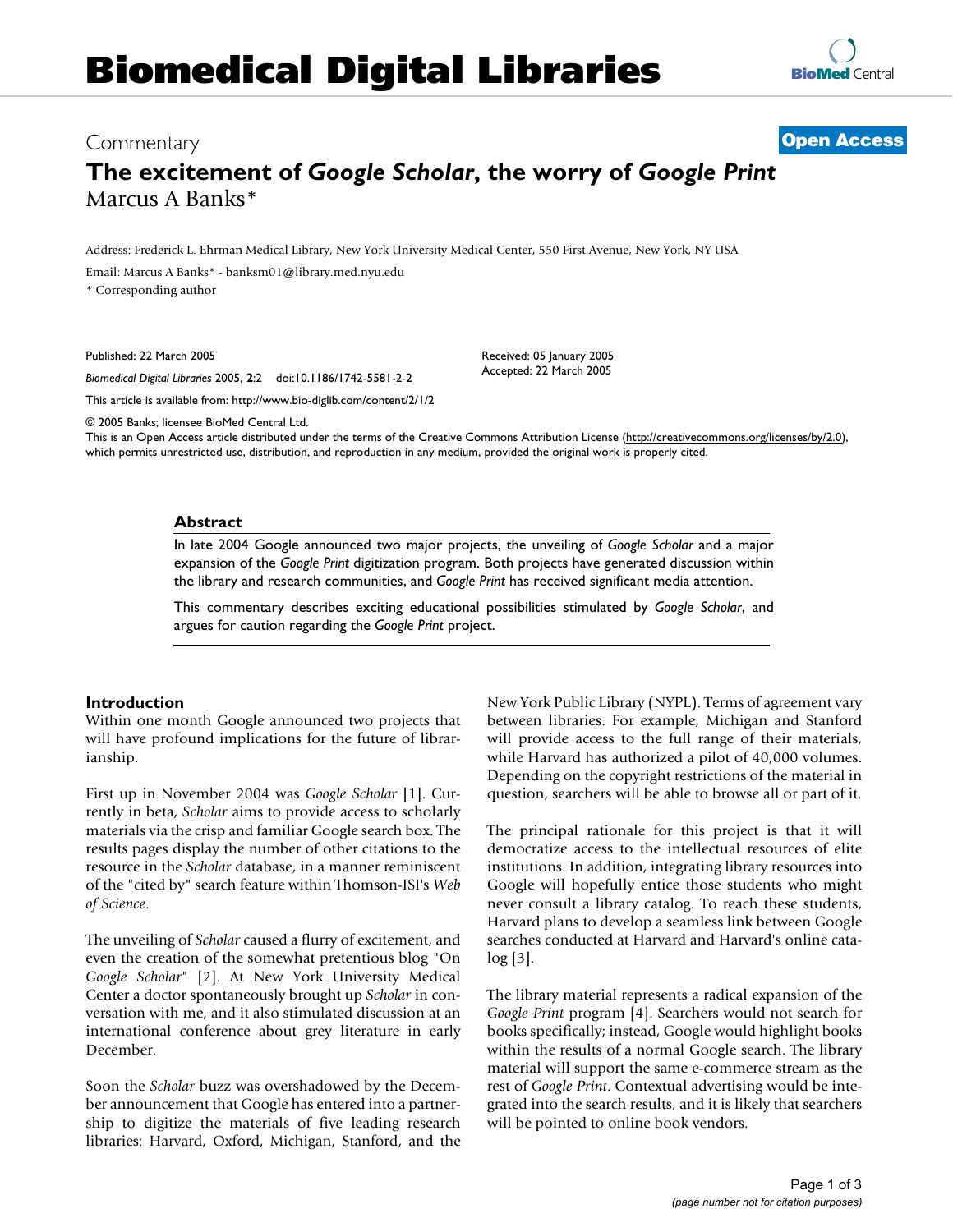Whereas the excitement about *Scholar* was concentrated in research circles, the *Google Print* projects received widespread public attention. The *New York Times* considered this to be the lead news item for December 14, and it was a major topic on the *National Public Radio* (NPR) show "Talk of the Nation" on December 15. The show's guests included Michael Keller, Stanford University Librarian, and Brewster Kahle, founder of the Internet Archive.

The Internet Archive launched a very similar digitization project as *Google Print* on the same day, which was buried in the flood of news about Google [5]. Kahle's efforts are worthy of wide promotion. His project has none of the nettlesome concerns facing *Google Print*, which I will describe later.

*Google Print* continues to generate significant discussion. One recent example is the March 2005 issue of *American Libraries*, which features a colloquium entitled, "Google at the Gate" [6]. As all librarians know, Google is the default search engine for millions of users. Because of this, it is essential that we critically examine both the benefits and shortcomings of *Google Scholar* and *Google Print*.

#### **Discussion**

#### **Google Scholar**

The initial version of *Google Scholar* had numerous flaws. Peter Jasco excellently documented these shortcomings, while promising to "write a hagiographic review about *Google Scholar* when it is done, and done well" [7]. Some of the shortcomings were that Google was unacceptably vague about its sources, and could not eliminate duplicates from search results.

Librarians must monitor the evolution of *Google Scholar*, and educate our patrons about its limits. Google's target audience for *Scholar* is "those in academia whose work has made Google itself a reality," and therefore Google aims to make *Scholar* "as useful to this community as possible" [8]. With our assistance, researchers would be able to offer suggestions about functionality that they might not consider on their own.

The educational effort about *Scholar* has already begun. The Georgia State University Libraries have developed a straightforward web page, which includes a search box for *Scholar*, the library's e-journal list, and the library catalog [9]. It is easy to foresee this page blossoming into a class about using *Scholar*, one goal of which might be to increase patron appreciation for the challenge of providing access to electronic scholarship. As patrons use *Scholar* and discover the barriers to obtaining research articles, they could be more receptive to the argument for open access publishing.

The "cited by" feature of *Scholar* presents another educational opportunity. An essential caveat that should be incorporated into this instruction is that *Scholar*'s cited by algorithms are not yet fully reliable [10]. For example, I ran a *Scholar* search for "bioinformatics," which returned "about 62,600" results within .06 seconds. I selected the third citation, which was cited by 88 other resources within *Scholar*. After 5 clicks I was down to one article, standing at the root of one chain of thematic connection.

My strategy on each screen was to click on articles that had less cited by citations than the article I selected on the screen before. Of course, I could have approached this in different ways, or tackled a different problem. The point is that *Scholar* provides such teaching opportunities, in an interface with which many people are already familiar.

A final educational opportunity I propose is a comparison of *Scholar* to products such as Elsevier's *Scirus*, which is a search engine exclusively focused on scientific research [11]. Mr. Reinhardt Wentz gave me this idea with a November 2004 posting to MEDLIB-L [12]. Unlike *Scholar*, *Scirus* differentiated a search for "bioinformatics" into journal and web page results, and also offered suggested search terms for refining these results. It also provides a "similar results" capability, which is analogous to PubMed's "related articles" feature. But it does not provide a "cited by" capability. A well-designed class would facilitate interesting discussion about the merits of these two approaches for identifying scholarly materials.

In addition to the educational work ahead, *Scholar* presents opportunities for librarian advocacy. In order to build comprehensive biomedical digital libraries, for example, it is essential that *Scholar* provides access to visual as well as textual material. Prime candidates for inclusion are the multimedia resources currently indexed in the Health Education Assets Library, or HEAL [13]. The "bioinformatics" search did not yield any results in HEAL, so I broadened it to "informatics." This had 24 results. These multimedia resources would enliven the results of a *Scholar* search, and also be placed into a broader research context than HEAL can provide on its own.

#### **Google Print**

*Scholar's* lack of maturity is not surprising, because it has existed for less than 6 months. But I am hopeful that it will improve and open up new avenues for library instruction. I am less sanguine about the implications of the *Google Print* project.

At first blush I was swept up by the positive publicity surrounding the project, because it is inspiring to contemplate the democratization of knowledge that has